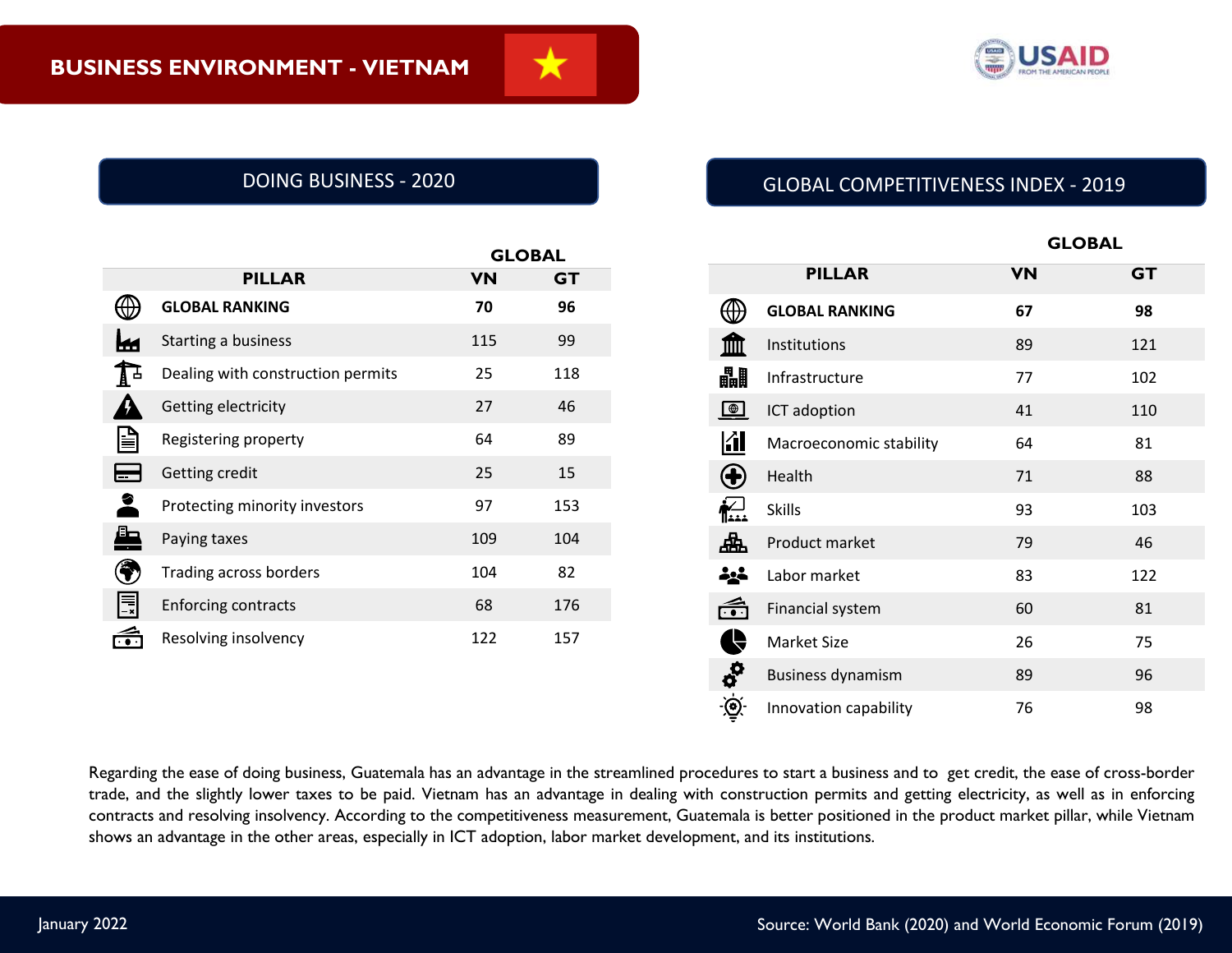# **BUSINESS ENVIRONMENT - VIETNAM**





# INVESTMENT PROJECTS VIETNAM 2019-2021

480 Investment Projects in Vietnam From January 2019 to October 2021

### **Investment Sources**



# **Investment Sectors**

![](_page_1_Figure_8.jpeg)

480 investment projects have been registered in Vietnam (January 2019 to October 2021). The main source countries are: Japan, 21%; the United States, 10%, and South Korea, 8%. The main investment sectors are: business services, 11%, IT services and software, 10% and financial services, 8%.

17 Investment Projects by Vietnam From January 2019 to October 2021

#### **Investment Destinations**

![](_page_1_Figure_12.jpeg)

**Investment Sectors**

![](_page_1_Figure_14.jpeg)

17 investment projects by Vietnam have been registered (January 2019 to October 2021). The main destination countries are: the United States, 13%; Japan, 13%, Australia, 9%; and South Korea, 9%. The main investment sectors are: IT services and software, 30%; automotive 15%, and hospitality and tourism, 13%.

#### January 2022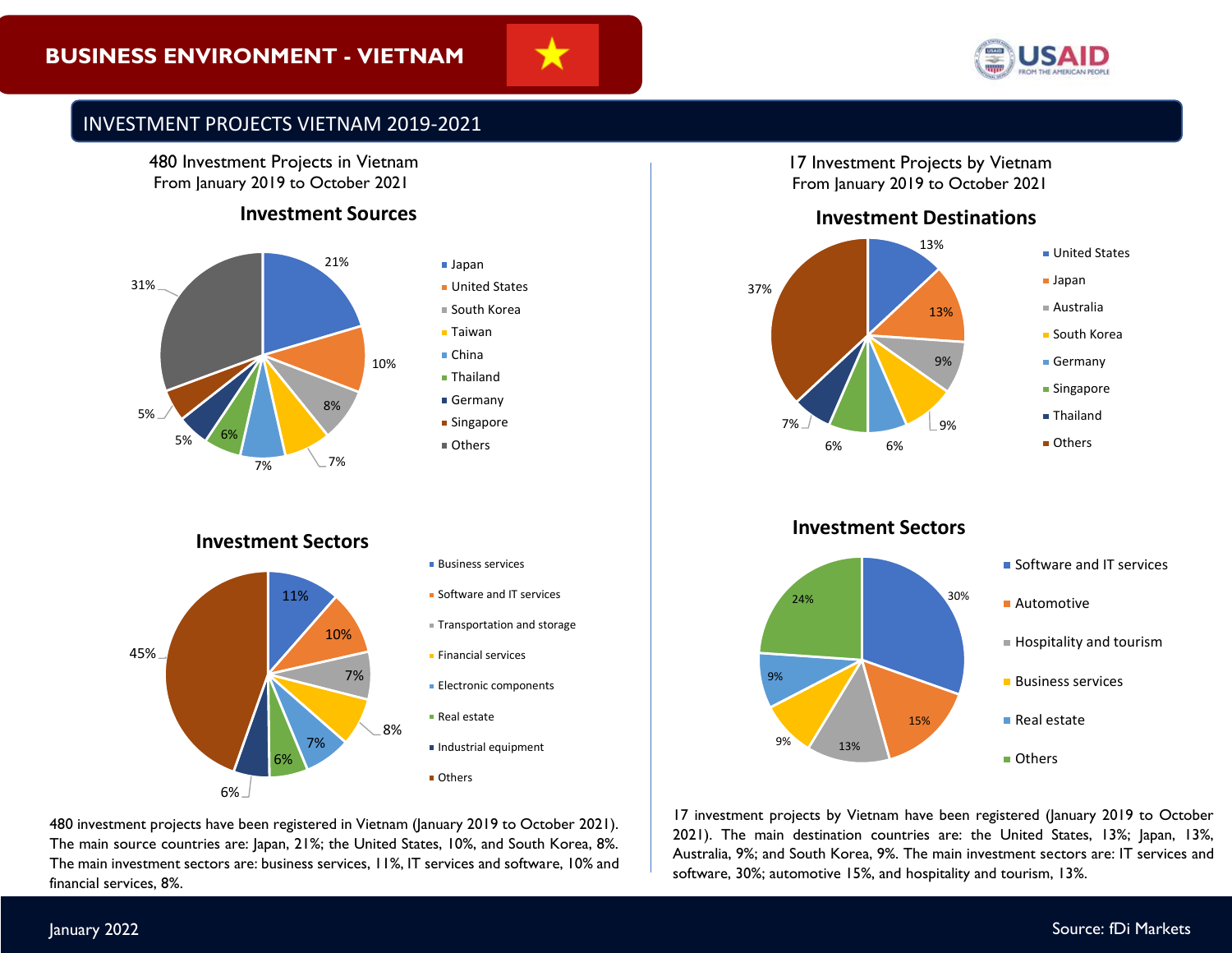![](_page_2_Picture_1.jpeg)

![](_page_2_Picture_2.jpeg)

# INVESTMENT SIGNS 2021

 32 Signs of Investments Destined for Vietnam From January 2021 to October 2021

## **Source of Investments**

![](_page_2_Figure_6.jpeg)

10 Signs of Investment Originating in Vietnam From January 2021to October 2021

![](_page_2_Figure_8.jpeg)

![](_page_2_Figure_9.jpeg)

2021). The main sources of these investments are the following countries: India, 32 investment signs have been registered in Vietnam (January 2021 to October 19%; Indonesia, 16%, and Singapore, 13%. The main investment sectors are: IT services and software, 59%; Business services, 13%, and financial services 6%.

10 signs of investment by Vietnam have been registered (January 2021 to October 2021). Most investment signs (70%) do not specify the country of destination, according to the fDi Markets platform. The main investment sectors are IT services and software, 60%.